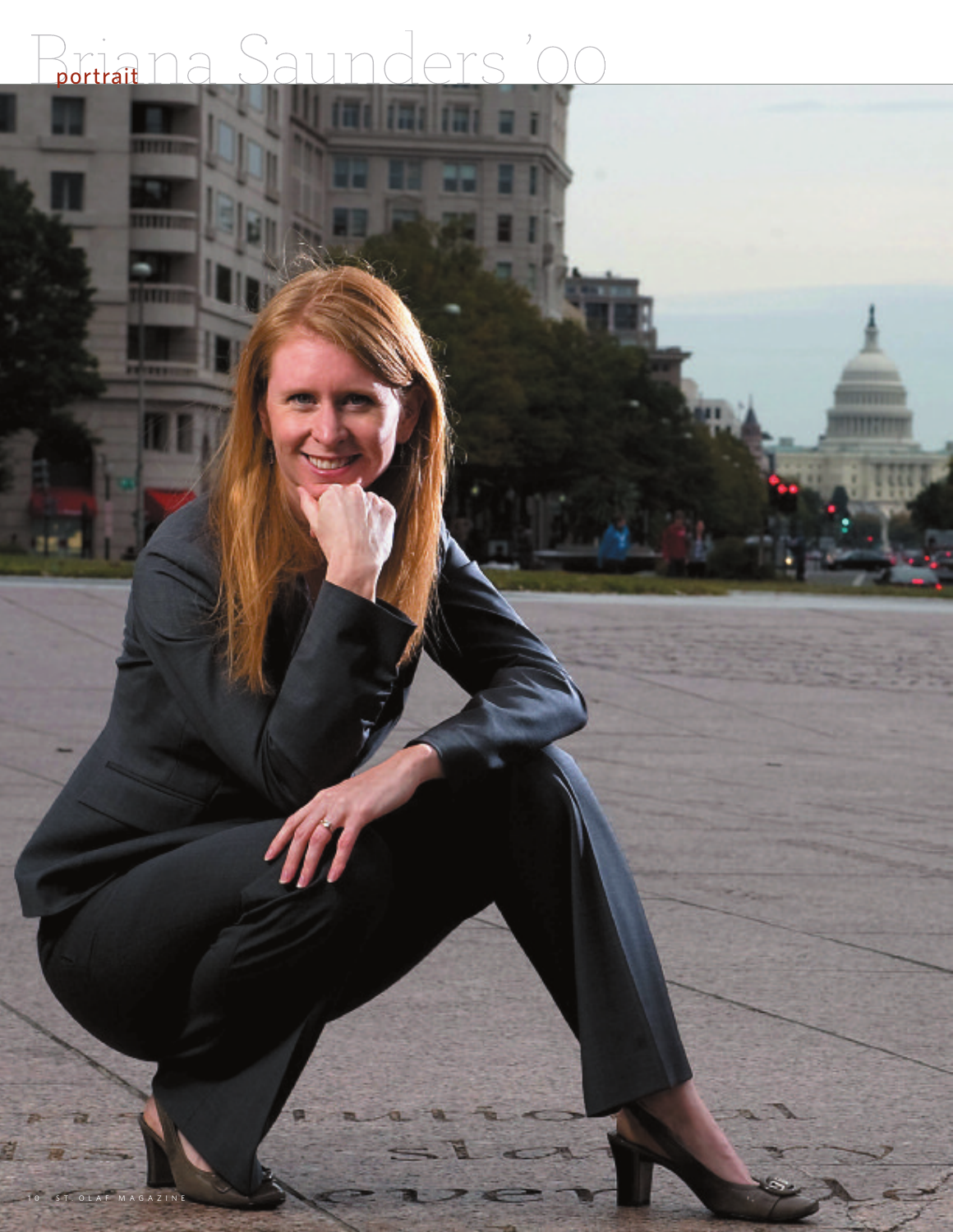## Creative Diplomacy

## By Kim Ode

P H O T O G R A P H E D B Y J A Y W E S T C O T T | P O L A R I S

RIANA SAUNDERS KNOWS what many people think of economics: It's about supply and demand and the stuff of monthly indicators, lately deliv-**EXAMA SAUNDERS KNOWS what many peop** think of economics: It's about supply and demained and the stuff of monthly indicators, lately delivered with frowns. Economics is charts and graphs; it's macro and micro. It's all about numbers, dry as dust.

Turns out it's about flesh and blood, and the occasional bowl of terrific borscht.

"There is a gigantic human element involved, and ultimately the human element is what economics is trying to explain," says Saunders, who was accepted into the U.S. Foreign Service in 2003.

"I find it really interesting to see time and again how every person on earth is touched by economics, whether they live in a tribal village in Africa, an urban slum in India, or New York City," she says. "Economics is powerful and influential, explaining why governments and societies make the decisions they do. A look at economics really does show this, and, in the bigger picture, also shows how interconnected and codependent we all are."

At thirty-one, Saunders has served as a U.S. diplomat for two years each in Mumbai, India, and Moscow, Russia. She's currently at the State Department in Washington, D.C., working as an international financial economist analyzing economic and financial developments in Latin America. Her particular focus is the effect of the global economic crisis on other countries and how this affects U.S. policy approaches for the future.

Becoming a diplomat was not the career she'd envisioned as a St. Olaf freshman.

"Like a lot of students, my ideas of a major changed during my first few years at St. Olaf," she says. "I checked the pre-med box before the college year even began, not really knowing what I wanted to pursue. Then my first year, while I was becoming frustrated with learning about the 'cell' in a biology class, I was being strangely drawn to calculus."

She changed her major to math, only to experience a different sort of frustration in a class that tried to mathematically describe things that don't exist. "I'm quite a practical person, so this bothered me," she says. "I still loved math, but wanted to find a way to apply it more practically. After experimenting with an economics course, I knew I had found my major."

Before graduation, Saunders took advantage of three study abroad programs that enabled her to become fluent in French. (She also describes herself as "proficient" in Russian and can also speak "basic" Spanish.)

She strongly advocates learning languages beyond English. For one, it's convenient: "It certainly makes finding a restroom, giving directions to a taxi, or doing business in a foreign country a lot easier. But more importantly, learning a language is also learning about another culture, opening your mind to another way of thinking, and seeing the world. Reading foreign literature, studying the culture and politics — it all broadens your horizons and makes you aware of a world outside your own. That's what studying French at St. Olaf did for me, and was really the precursor to finding my way into the Foreign Service," she says. "There is an excitement I feel from seeing the world through a different perspective, an excitement [that] I continually find with every language and in every country in which I have lived."

However exciting her career, she gained it only through an understandably challenging process.

## **BAPTISM BY FIRE**

AFTER ST. OLAF, Saunders got her master's degree in international economic policy from American University in Washington, D.C., and worked as an intern at the State Department. She still remembers the warning phrase her new boss used on the first day of her internship: baptism by fire. Except she didn't regard it as a warning.

"They were right on, and it was exhilarating," she says, adding that she's never lost that feeling. "One thing that separates the Foreign Service in particular from the private sector is that this job is not just a job, it's a lifestyle. Diplomats are entrusted to serve as model representatives of the United States both on and off duty. So in a way, when you are overseas, your workday never ends; you are expected to uphold an exemplary image of the United States at all times and to make sure U.S. interests are represented and protected."

During her internship, she was encouraged to take the Foreign Service exam, and she was among only 3 percent who passed.

**CREATIVE DIPLOMACY** [CONTINUED ON PAGE 47]